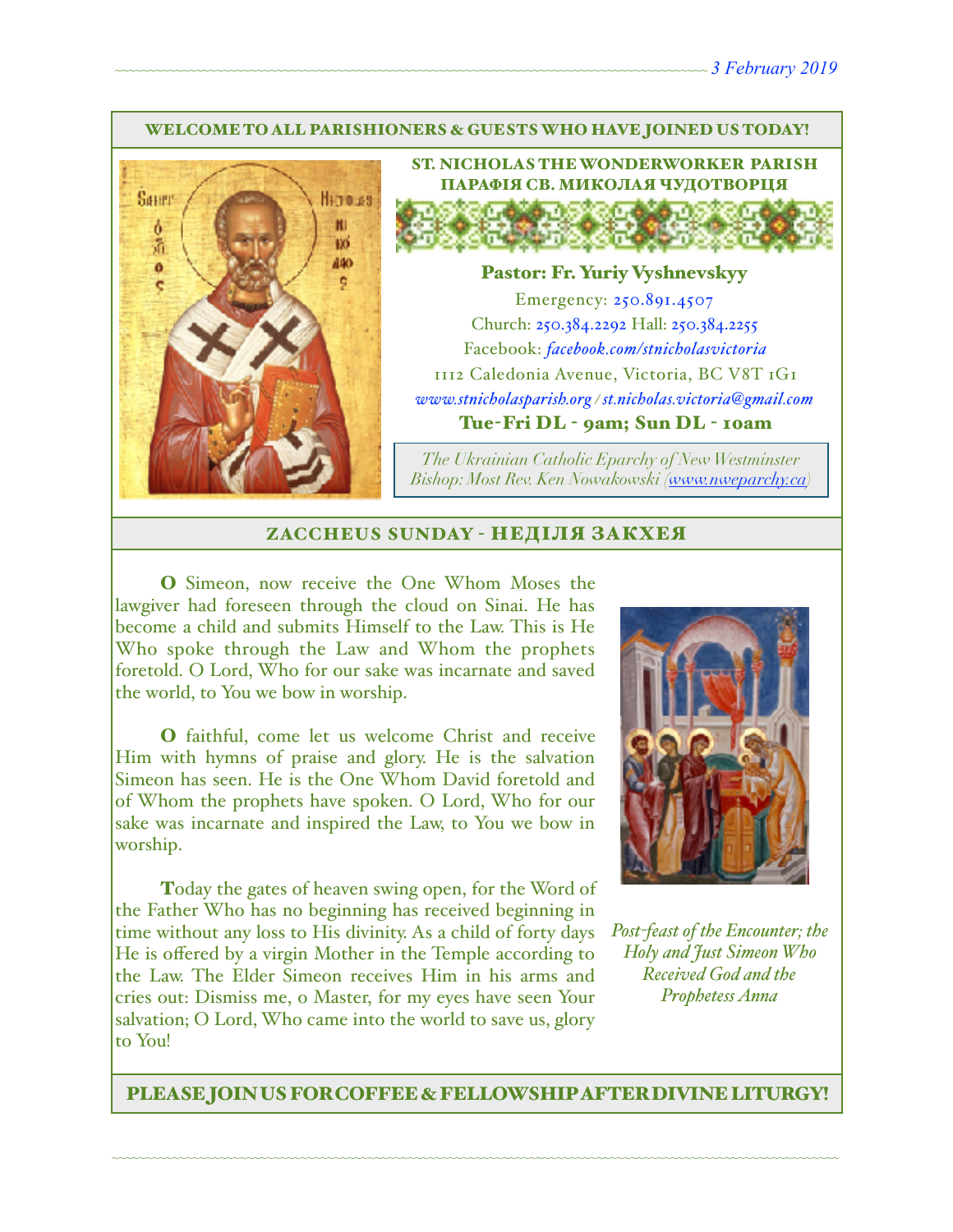| <b>SUNDAY HYMNS</b>                                                                                                                                                                                                                                                                                                                                                                                                                                                                                                                                                                                                                                                                                                                                                                                                                               |                                                             |                                              |                                                                         |                                                             |          |  |
|---------------------------------------------------------------------------------------------------------------------------------------------------------------------------------------------------------------------------------------------------------------------------------------------------------------------------------------------------------------------------------------------------------------------------------------------------------------------------------------------------------------------------------------------------------------------------------------------------------------------------------------------------------------------------------------------------------------------------------------------------------------------------------------------------------------------------------------------------|-------------------------------------------------------------|----------------------------------------------|-------------------------------------------------------------------------|-------------------------------------------------------------|----------|--|
| <b>OPENING HYMN</b>                                                                                                                                                                                                                                                                                                                                                                                                                                                                                                                                                                                                                                                                                                                                                                                                                               |                                                             | Увійди Єрею / Come My Friends pg. 238-239    |                                                                         |                                                             |          |  |
| <b>COMMUNION HYMN</b>                                                                                                                                                                                                                                                                                                                                                                                                                                                                                                                                                                                                                                                                                                                                                                                                                             |                                                             | Вірую, Господи / I Do Believe pg. 246-247    |                                                                         |                                                             |          |  |
| <b>CLOSING HYMN</b>                                                                                                                                                                                                                                                                                                                                                                                                                                                                                                                                                                                                                                                                                                                                                                                                                               |                                                             |                                              | Наче Повний Голос Дзвону/Having Shared Your Loving Kindness pg. 270-271 |                                                             |          |  |
| Please join us today in singing our Sunday hymns!                                                                                                                                                                                                                                                                                                                                                                                                                                                                                                                                                                                                                                                                                                                                                                                                 |                                                             |                                              |                                                                         |                                                             |          |  |
| <b>SUNDAY &amp; DAILY SCHEDULE</b>                                                                                                                                                                                                                                                                                                                                                                                                                                                                                                                                                                                                                                                                                                                                                                                                                |                                                             |                                              |                                                                         |                                                             |          |  |
| <b>SUNDAY, February 3</b>                                                                                                                                                                                                                                                                                                                                                                                                                                                                                                                                                                                                                                                                                                                                                                                                                         |                                                             |                                              |                                                                         | Divine Liturgy - for the Parishioners of St Nicholas Parish |          |  |
| MONDAY, February 4                                                                                                                                                                                                                                                                                                                                                                                                                                                                                                                                                                                                                                                                                                                                                                                                                                |                                                             |                                              | <b>NO SERVICESS</b>                                                     |                                                             |          |  |
| TUESDAY, February 5                                                                                                                                                                                                                                                                                                                                                                                                                                                                                                                                                                                                                                                                                                                                                                                                                               |                                                             | Divine Liturgy of St. John Chrysostom        |                                                                         |                                                             |          |  |
| <b>WEDNESDAY, February 6</b>                                                                                                                                                                                                                                                                                                                                                                                                                                                                                                                                                                                                                                                                                                                                                                                                                      |                                                             | Divine Liturgy of St. John Chrysostom        |                                                                         |                                                             |          |  |
| THURSDAY, February 7                                                                                                                                                                                                                                                                                                                                                                                                                                                                                                                                                                                                                                                                                                                                                                                                                              |                                                             | Divine Liturgy of St. John Chrysostom        |                                                                         |                                                             | 9:00 AM  |  |
| FRIDAY, February 8                                                                                                                                                                                                                                                                                                                                                                                                                                                                                                                                                                                                                                                                                                                                                                                                                                |                                                             | Divine Liturgy of St. John Chrysostom        |                                                                         | 9:00 AM                                                     |          |  |
| <b>SATURDAY, February 9</b>                                                                                                                                                                                                                                                                                                                                                                                                                                                                                                                                                                                                                                                                                                                                                                                                                       |                                                             | <b>NO SERVICESS</b>                          |                                                                         |                                                             |          |  |
| <b>SUNDAY, February 10</b>                                                                                                                                                                                                                                                                                                                                                                                                                                                                                                                                                                                                                                                                                                                                                                                                                        | Divine Liturgy - for the Parishioners of St Nicholas Parish |                                              |                                                                         |                                                             | 10:00 AM |  |
| Please Note: to request a Divine Liturgy for a special intention, please see Fr. Yuriy to arrange for it!                                                                                                                                                                                                                                                                                                                                                                                                                                                                                                                                                                                                                                                                                                                                         |                                                             |                                              |                                                                         |                                                             |          |  |
| <b>SUNDAY EPISTLE READERS</b>                                                                                                                                                                                                                                                                                                                                                                                                                                                                                                                                                                                                                                                                                                                                                                                                                     |                                                             |                                              |                                                                         |                                                             |          |  |
| <b>DATE</b>                                                                                                                                                                                                                                                                                                                                                                                                                                                                                                                                                                                                                                                                                                                                                                                                                                       | <b>READING</b>                                              | <b>UKRAINIAN</b>                             |                                                                         | <b>ENGLISH</b>                                              |          |  |
| <b>SUNDAY, February 3</b>                                                                                                                                                                                                                                                                                                                                                                                                                                                                                                                                                                                                                                                                                                                                                                                                                         | 1 Tim. 4:9-15                                               | Graciela Spaciuk-Schwarz<br>Motria Koropecky |                                                                         |                                                             |          |  |
| <b>SUNDAY, February 10</b>                                                                                                                                                                                                                                                                                                                                                                                                                                                                                                                                                                                                                                                                                                                                                                                                                        | 2 Tim. 3:10-15                                              | Yuliya Pelekhata                             |                                                                         | William Vanderven                                           |          |  |
| SUNDAY, February 17                                                                                                                                                                                                                                                                                                                                                                                                                                                                                                                                                                                                                                                                                                                                                                                                                               | 1 Cor. 6:12-20                                              |                                              | Dmytro Maksymiv                                                         | Marian Chalifoux                                            |          |  |
| <b>SUNDAY, February 24</b>                                                                                                                                                                                                                                                                                                                                                                                                                                                                                                                                                                                                                                                                                                                                                                                                                        | 1 Cor. 8:8-9:2                                              | Kateryna Yaremyn                             |                                                                         | <b>Robert Herchak</b>                                       |          |  |
| Thank you, Epistle readers, for your service in proclaiming God's Word!                                                                                                                                                                                                                                                                                                                                                                                                                                                                                                                                                                                                                                                                                                                                                                           |                                                             |                                              |                                                                         |                                                             |          |  |
| <b>2018 PARISH COUNCIL EXECUTIVE</b>                                                                                                                                                                                                                                                                                                                                                                                                                                                                                                                                                                                                                                                                                                                                                                                                              |                                                             |                                              | PASTORAL MINISTRY & HOLY MYSTERIES                                      |                                                             |          |  |
| SECRETARYRichard DeMerchant - 250.893.3484<br>BAPTISMSby appointment  <br>MARRIAGESsix months notice should<br>FINANCIAL SECRETARY David Newberry - 250.598.8197<br>be given to the parish priest, and he should be<br>FUNDRAISING/HALL RENTALRobert Herchak - 250.386.7872<br>contacted before any other arrangements are made<br>MAINTENANCEMurray Chapman - 250.658.4769<br>FUNERALSby appointment<br>LITURGICAL COMMITTEEMotria Koropecky - 250.658.3051<br>MEMBER AT LARGECindy Lazaruk - 778.677.9072                                                                                                                                                                                                                                                                                                                                       |                                                             |                                              |                                                                         |                                                             |          |  |
| Bequests & Wills: Leaving a bequeath is a process of giving a donation through your will. It is<br>simply a distribution from your estate to a charitable organization through your last will and testament. It<br>can be as small or as large a donation as you wish. It is important that you talk to your lawyer about the<br>process. In your kindness please remember St Nicholas the Wonderworker Ukrainian Catholic Church in<br>your bequeath and will. If anyone wishes to make such a bequeath in their will, the following clause may<br>be included or added to a will: "I give, devise, and bequeath to St Nicholas the Wonderworker Ukrainian<br>Catholic Parish - 1112 Caledonia Avenue, Victoria BC, V8T 1G1, the sum of \$ (or<br>$\%$ of my<br>estate), to be used for the benefit of the parish and it's pastoral activities." |                                                             |                                              |                                                                         |                                                             |          |  |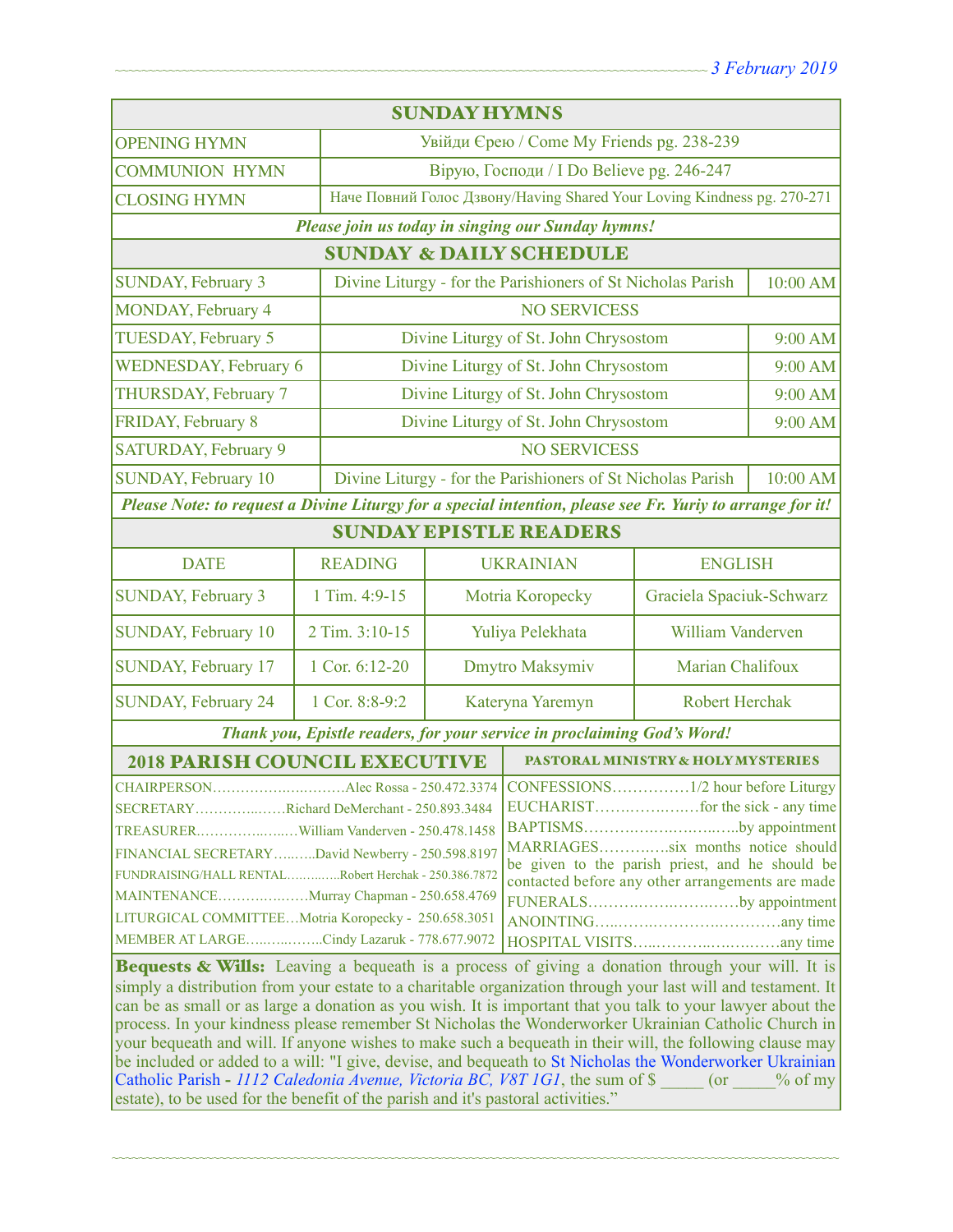## **Vibrant Parish Prayer**

**O** God, Creator of Heaven and Earth! Because of your indescribable love for us, you sent your Only-Begotten Son, Our Lord and Saviour, Jesus Christ - The Way, The Truth, and The Life and our Salvation. In His name, we turn to You. Strengthen our hearts and minds in Christian love and in unity of purpose as we strive to build a Vibrant Parish. Give us the grace to model our lives according to the Word of God. Instill in us the desire to pray and to celebrate the Holy Mysteries as one Christian Family in our Parish Community. Inspire us to follow Your great command to be a servant to the less fortunate among us! Grant this, O Lord, through the mercies and love for mankind of Your Only-Begotten Son with whom You are blessed, together with Your All-Holy, Good and Life-Giving Spirit, now and forever and ever. Amen!



# **St. Nicholas Parish**

**A Place To Encounter The Living Christ** Through the word, the Holy Mysteries & Prayer, Serving One's Neighbor, Leadership Fostering & Serving Unity and Missionary Spirit (His Beatitude Sviatoslav)



### **Молитва Живої Парафії**

**Г**осподи Ісусе Христе, Пастирю Добрий, як колись Ти пригорнув заблуканих овечок, щоб вони пізнали Твій голос і були Твоїм стадом, так і сьогодні глянь ласкаво з небесних висот на нашу парафію та зішли на неї Твого Святого Духа, щоб вона була місцем пізнання радості Доброї Новини. Скріплюй нас Твоєю присутністю та єднай нас кожночасно в молитві. Даруй нам духа служіння ближньому, щоб у нашій парафії кожний міг зустріти Тебе, милостивого Бога. Благослови наш духовний провід Твоєю мудрістю і дай, щоб ніхто з нас не шкодував ні часу, ні талантів, ні матеріальних дібр для розбудови Твого царства. Єднай нас у мирі та злагоді, щоб ми були Твоєю спільнотою любові. Всели в нас місійного духа, щоб ми стали тим світилом євангельського слова, молитви і добрих діл, що кличе кожного до участі в Божественному житті, щоб славилося, Спасе, Твоє Ім'я з безначальним Твоїм Отцем та пресвятим, благим і животворящим Твоїм Духом нині, і повсякчас, і на віки віків. Амінь.

# DIVINE LITURGY PROPERS

*The Divine Liturgy - An Anthology for Worship: Liturgy - pg. 270-318; propers - pg. 341, 809 The Liturgy prescribed for today is that of St. John Chrysostom.* 

**Troparion, Tone 4:** When the disciples of the Lord learned from the angel\* the glorious news of the resurrection\* and cast off the ancestral condemnation,\* they proudly told the apostles:\* "Death has been plundered!\* Christ our God is risen,\* granting to the world great mercy."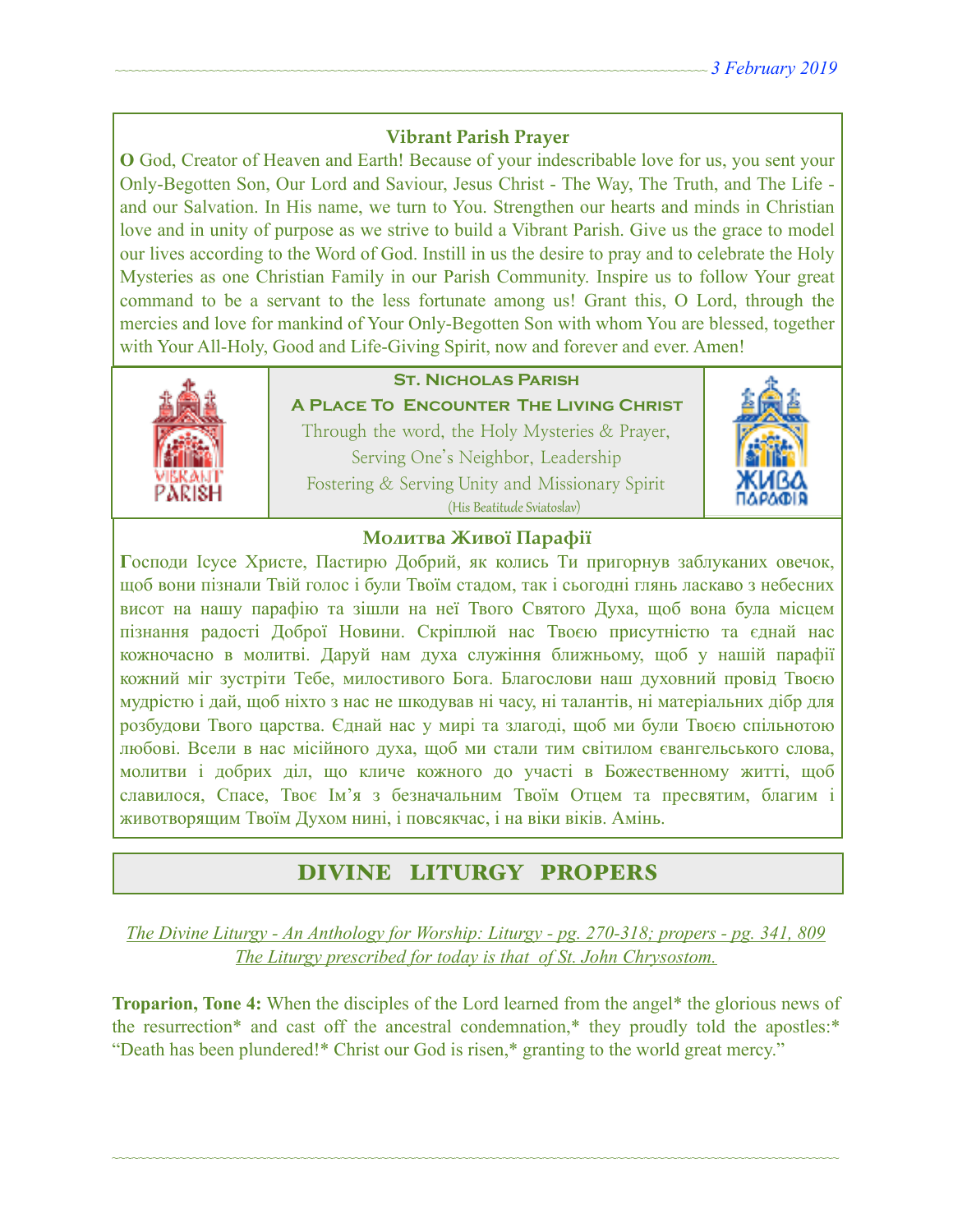**Troparion, Tone 1:** Rejoice, full of grace, Virgin Mother of God!\* From you there dawned the Sun of Righteousness, Christ our God,\* who enlightens those who dwell in darkness.\* And you, O righteous Elder, be glad!\* You received in your embrace\* the Liberator of our souls,\* who grants us resurrection.

**Glory: Kontakion, Tone 4:** My Saviour and Deliverer from the grave\* as God raised out of bondage the children of the earth\* and shattered the gates of Hades;\* and as Master, He rose on the third day.

**Now: Kontakion, Tone 1:** By Your birth, You sanctified a virgin womb\* and fittingly blessed the hands of Simeon.\* You have come also now and saved us, O Christ our God;\* give peace to Your community in time of war,\* and strengthen its rulers, whom You love,\* for You alone,\* are the Lover of mankind.

**Prokeimenon, Tone 4:** How great are Your works, O Lord\* You have made all things in wisdom. *Verse:* Bless the Lord, O my soul: O Lord my God, You are exceedingly great.

**Prokeimenon, Tone 3:** My soul magnifies the Lord,\* and my spirit has rejoiced in God, My Saviour.

**Epistle - 1 Tim. 4: 9-15 - A Reading from the Letter of Saint Apostle Paul to Timothy:** Timothy my son, the saying is sure and worthy of full acceptance. For to this end we toil and struggle, because we have our hope set on the living God, who is the Saviour of all people, especially of those who believe. These are the things you must insist on and teach. Let no one despise your youth, but set the believers an example in speech and conduct, in love, in faith, in purity. Until I arrive, give attention to the public reading of scripture, to exhorting, to teaching. Do not neglect the gift that is in you, which was given to you through prophecy with the laying on of hands by the council of elders. Put these things into practice, devote yourself to them, so that all may see your progress.

**Alleluia, Tone 4:** *Verse:* Poise yourself and advance in triumph and reign in the cause of truth, and meekness, and justice. *Verse:* You have loved justice and hated iniquity. *Verse:* Now, O Master, You dismiss Your servant in peace according to Your word. *Verse:* For my eyes have seen Your salvation, a light for revelation to the Gentiles, and for glory to Your people, Israel.

**Gospel - Luke 19:1-10 -** At that time, Jesus came to Jericho and intended to pass through the town. Now a man there named Zacchaeus, who was a chief tax collector and also a wealthy man, was seeking to see who Jesus was; but he could not see him because of the crowd, for he was short in stature. So he ran ahead and climbed a sycamore tree in order to see Jesus, who was about to pass that way. When he reached the place, Jesus looked up and said to him, "Zacchaeus, come down quickly, for today I must stay at your house." And he came down quickly and received him with joy. When they all saw this, they began to grumble, saying, "He has gone to stay at the house of a sinner." But Zacchaeus stood there and said to the Lord "Behold, half of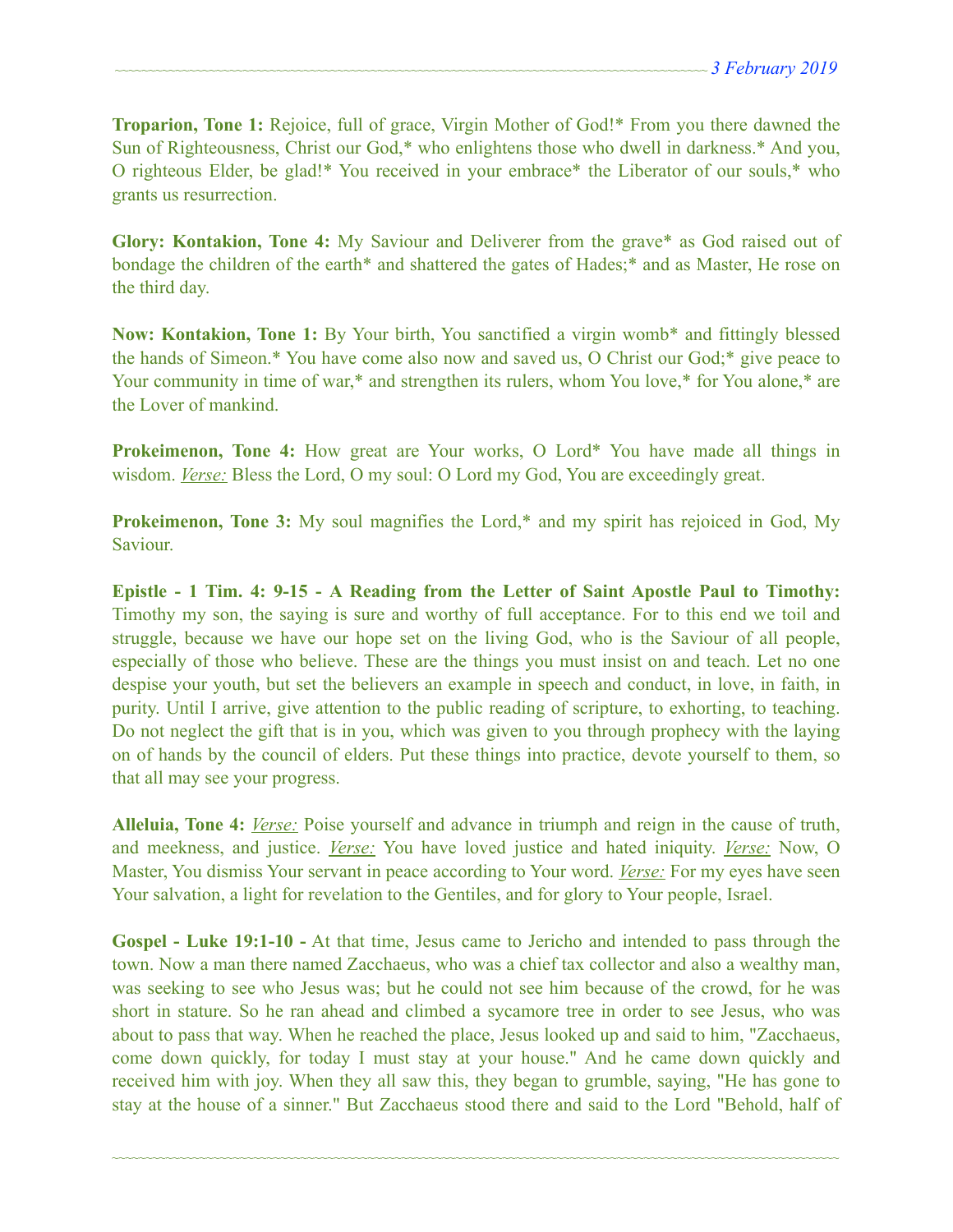my possessions, Lord, I shall give to the poor, and if I have extorted anything from anyone I shall repay it four times over." And Jesus said to him, "Today salvation has come to this house because this man too is a descendant of Abraham. For the Son of Man has come to seek and to save what was lost."

*Instead of* **"It is truly..."** *we sing:* O God-bearing Virgin, hope of Christians, protect and guard and save all those who put their trust in you.

**Irmos, Tone 3:** In the law, the shadow, and the scriptures, we the faithful see a figure: every male child that opens the womb shall be sanctified to God. Therefore do we magnify the firstborn Word and Son of the Father who is without beginning, the first-born Child of a Mother who had not known man.

**Communion Hymn:** Praise the Lord from the heavens;\* praise Him in the highest.\* I will take the chalice of salvation;\* and I will call upon the name of the Lord. Alleluia, alleluia,\* alleluia.

**Prayer After Holy Communion:** Having been made worthy to partake in a mystical way of Your immaculate Body and precious Blood, O Christ our God, I acclaim and bless, worship and glorify You, and proclaim the greatness of Your saving acts, now and for ever and ever. Amen. *(more Prayers After Holy Communion on pg. 324-326 in the Anthology book).* 

## $\left| \diamond \right| \diamond \left| \diamond \right|$

**Тропар, глас 4:** Світлу про воскресіння розповідь від ангела почувши\* і від прадідного засуду звільнившись,\* Господні учениці, радіючи, казали апостолам:\* Здолано смерть, воскрес Христос Бог,\* що дає світові велику милість.

**Тропар, глас 1:** Нехай веселяться небеснії, нехай радуються земляни,\* бо показав владу рукою Своєю Господь,\* Він смертю смерть подолав,\* первістоком з-поміж мертвих став,\* визволив нас із глибин аду,\* і подав світові велику милість.

**Слава: Кондак, глас 4:** Спас і мій визволитель,\* як Бог, із гробу воскресив землян від узів\* і розбив брами адові\* та воскрес на третій день, як Владика.

**І нині: Богородичний, глас 1:** Утробу дівичу освятив ти різдвом твоїм\* і руки Симеонові благословив ти, як годилось;\* ти випередив і нині спас нас, Христе Боже,\* але утихомир у брані люд твій\* і укріпи народ, що його возлюбив ти,\* єдиний Чоловіколюбче.

**Прокімен, глас 4:** Які величні діла Твої, Господи! Все премудрістю сотворив Ти. *Стих:* Благослови, душе моя, Господа! Господи, Боже мій, Ти вельми великий.

**Апостол - 1 Тим. 4: 9-15 - До Тимотея послання Святого Апостола Павла читання:** Сину Тимотею, вірне це слово й повного довір'я гідне. На це бо й трудимося та боремося,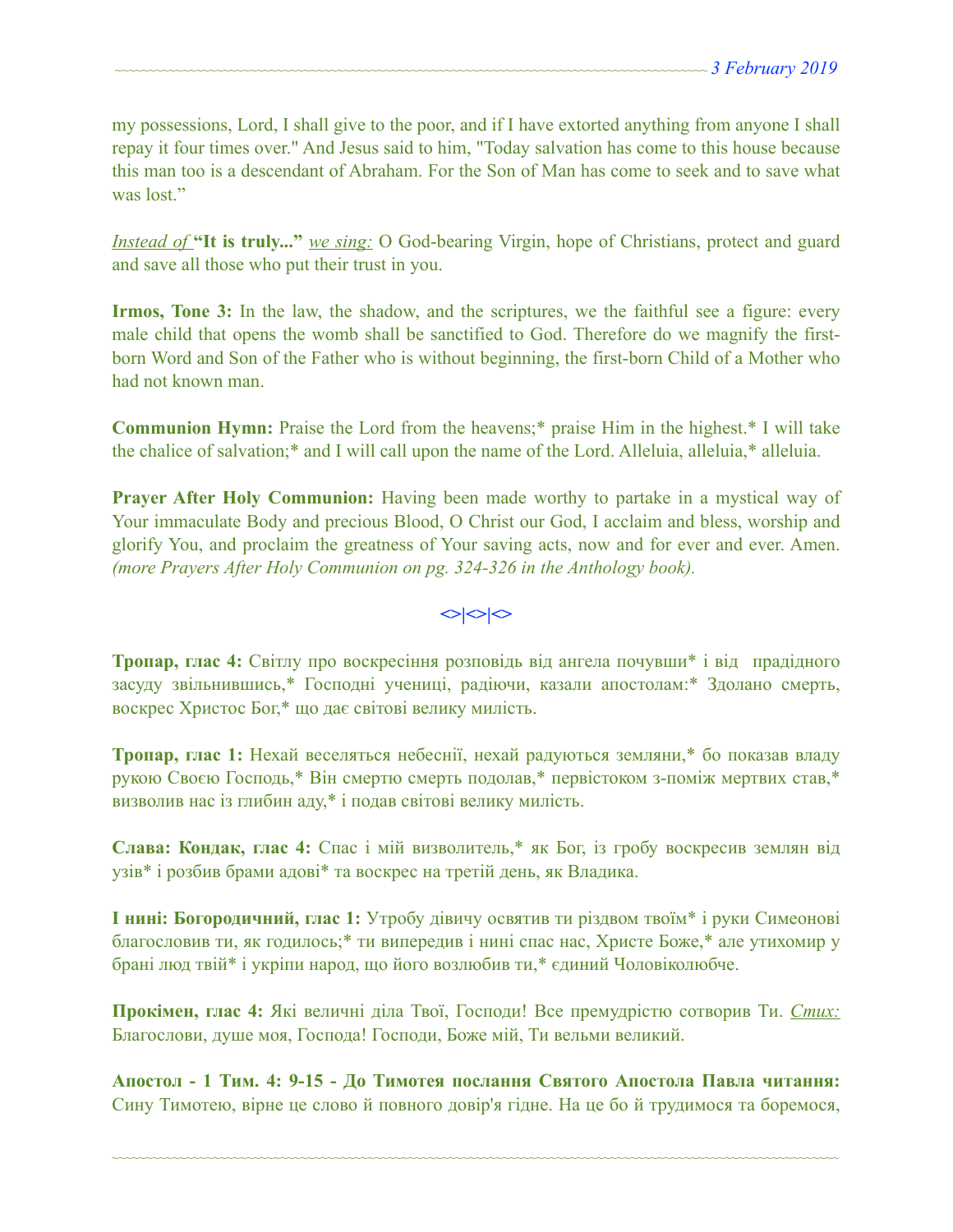тому що ми поклали нашу надію на живого Бога, який є Спасителем усіх людей, особливо ж вірних. Це наказуй і навчай. Ніхто твоїм молодим віком хай не гордує, але будь зразком для вірних у слові, поведінці, любові, вірі й чистоті. Заки я прийду, віддавайся читанню, умовлянню та навчанню. Не занедбуй у собі дару, що був даний тобі через пророцтво з накладанням рук збору пресвітерів. Про це міркуй, будь увесь у цьому, щоб поступ твій усім був очевидний.

**Алилуя, глас 4:** *Стих:* Натягни лук і наступай, і пануй істини ради, лагідности і справедливости. *Стих:* Ти полюбив правду і зненавидів беззаконня.

**Євангеліє - Лука 19:1-10 -** У той час, увійшовши в Єрихон, Ісус проходив через місто. А був там чоловік, Закхей на ім'я; він був головою над митарями й був багатий. Він бажав бачити Ісуса, хто він такий, але не міг із-за народу, бо був малого зросту. Побіг він наперед, виліз на сикомор, щоб подивитися на нього, бо Ісус мав проходити тудою. Прийшовши на те місце, Ісус глянув угору і сказав до нього: "Закхею, притьмом злізай, бо я сьогодні маю бути в твоїм домі." І зліз той швидко і прийняв його радо. Всі, бачивши те, заходилися нарікати та й казали: "До чоловіка грішника зайшов у гостину." А Закхей устав і до Господа промовив: "Господи, ось половину майна свого даю вбогим, а коли чимсь когось і покривдив, поверну вчетверо." Ісус сказав до нього: "Сьогодні на цей дім зійшло спасіння, бо й він син Авраама. Син бо Чоловічий прийшов шукати і спасти те, що загинуло."

*Замість* **"Достойно ..."** *співаємо:* Богородице Діво, уповання християн, покрий, захорони і спаси тих, що на тебе уповають.

**Ірмос, глас 3:** В законі тіні і писання образ бачимо, вірні, кожний младенець мужеського полу, що отвирає утробу, святий Богу. Тому первороджене Слово безначального Отця, Сина, що первородиться з матері, яка мужа не знає, величаємо.

**Причасний:** Хваліте Господа з небес, хваліте Його на висотах. Алилуя, алилуя, алилуя.

**Молитва По Святім Причастю:** Таїнственно удостоївшись бути причасником Твого пречистого тіла і чесної крови, Христе Боже, оспівую і благословлю, поклоняюся, і славлю, і величаю спасіння Твої, Господи, нині і повсякчас, і на віки вічні. Амінь. *(більше Молитов По Святім Причастю на ст. 80-87 в маленькій книжечці "Божественна Літургія")*.

## ANNOUNCEMENTS

✦**FIRST CONFESSION & SOLEMN HOLY COMMUNION PREPARATION:** Dear friends, as of the first Sunday of lent St. Nicholas parish will be having classes preparing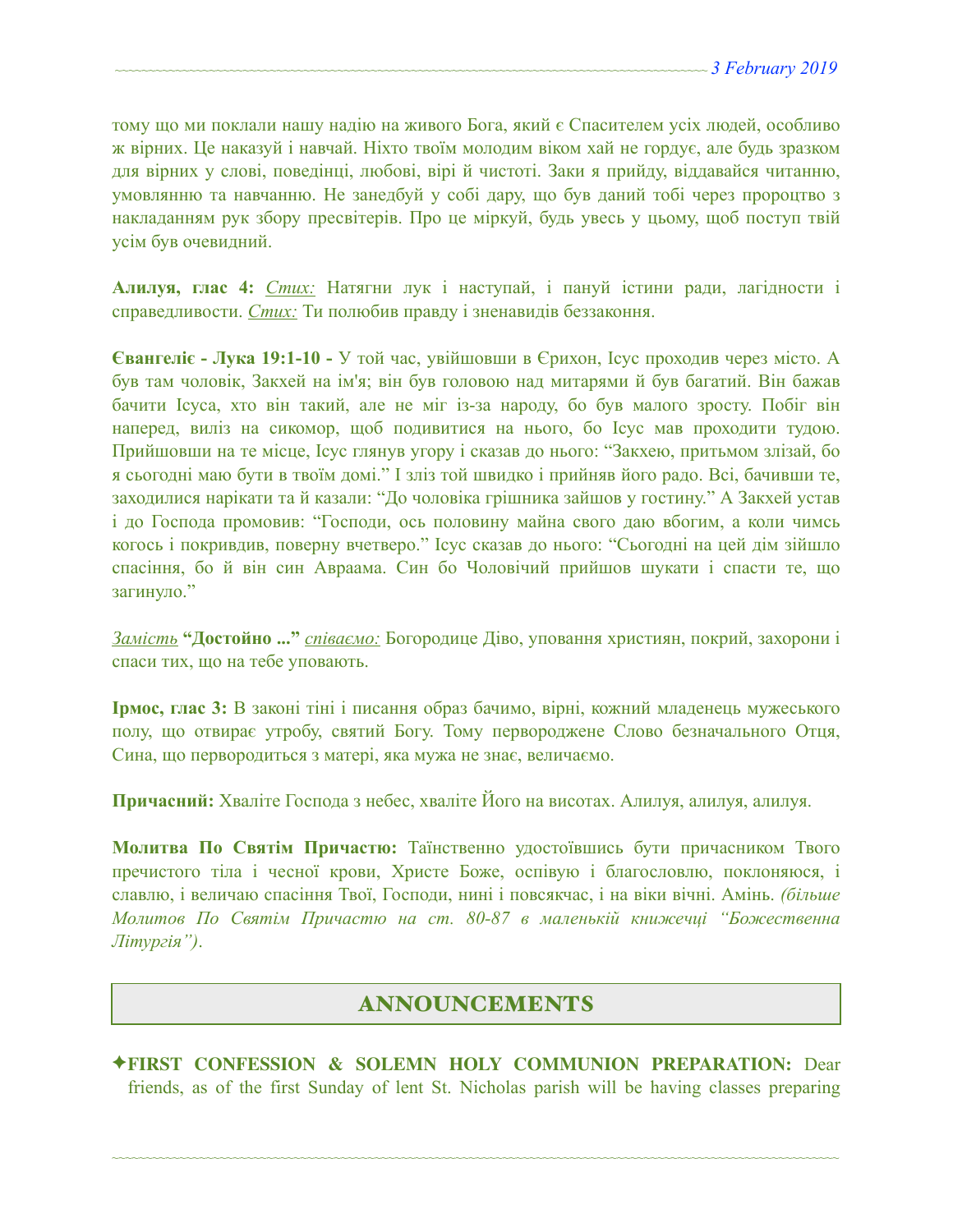children 7 years of age or older for their first sacrament of Confession and their Solemn Holy Communion. If you have a child in your family or maybe you know someone that would like their child to receive these sacraments please let us know. The classes will be taking place during 6 Sundays of Lent: March 10, 17, 24 31 and April 7, 14 (the classes will be taking place during Liturgy (0.5 hrs) & after Liturgy (0.5 hrs). For more information and to register please contact Marian Chalifoux @ 250.383.9374 or Fr. Yuriy at 250.384.2292 or [st.nicholas.victoria@gmail.com](mailto:st.nicholas.victoria@gmail.com)

- ✦**ANNUAL GENERAL MEETING:** Sunday, February 10.
- ✦**PRAYER REQUEST:** Please keep in your prayers GORD HRYHORYSHEN and other members of our parish, our family and friends who are ailing, in hospitals, nursing homes and those who are not able to join actively in their community.
- ✦**ST. NICHOLAS BOOK STORE:** The Divine Liturgy An Anthology of Worship **\$25**; "Christ Our Pascha" Catechism of the Ukrainian Catholic Church/"Христос Наша Пасха" Катехизм Української Католицької Церкви - **\$25**; "Sing to Our God" hymn book - **\$15**; Молитовник "Прийдіте Поклонімся" - **\$10;** "The Rosary - The Prayer Rule of the Mother of God in the Ukrainian Catholic Church" - **\$10.**
- ✦**PARISH CALENDAR OF BIRTHDAYS & ANNIVERSARIES:** If you would like to be included in our Parish Calendar of Birthday and Anniversary celebrations, please put date in our calendar located at the church vestibule. Each week, we will list the names in our parish bulletin so we can celebrate these happy occasions together!
- ✦**JOIN OUR CHOIR:** Do you enjoy singing? Please consider joining our St Nicholas Parish Choir and remember that we ALWAYS looking for new members! Contact Motria Koropecky for details at 250.658.3051.
- ✦**CATECHISM ANNOUNCEMENT:** "*And they were bringing to Him also the infants, in order that He may be touching them; but after the disciples saw it, they rebuked them. But Jesus called them to Himself and said, Let alone the little children to come to Me, and cease hindering them; for of such is the kingdom of God*." We are happy to welcome all children to our St. Nicholas The Wonderworker catechism program. Weekly classes are scheduled Sunday morning during Divine Liturgy. We want your children to learn more about their Catholic faith, sacred scripture, feast days, and religious practices and customs of the Ukrainian Catholic church. If you have any questions, please do not hesitate to contact Marian Chalifoux at 250.507.1005.
- ✦**THRIFTY'S PRE-PAID FOOD CARDS** We all have to buy groceries. Why not have 6% of it returned back to the church at no extra charge! Cards are available in \$100, \$200, and \$500 denominations. Talk to Alec after today's liturgy to pre- order your cards. We need to sell A LOT of them! We encourage you to consider purchasing them for yourselves as gifts too.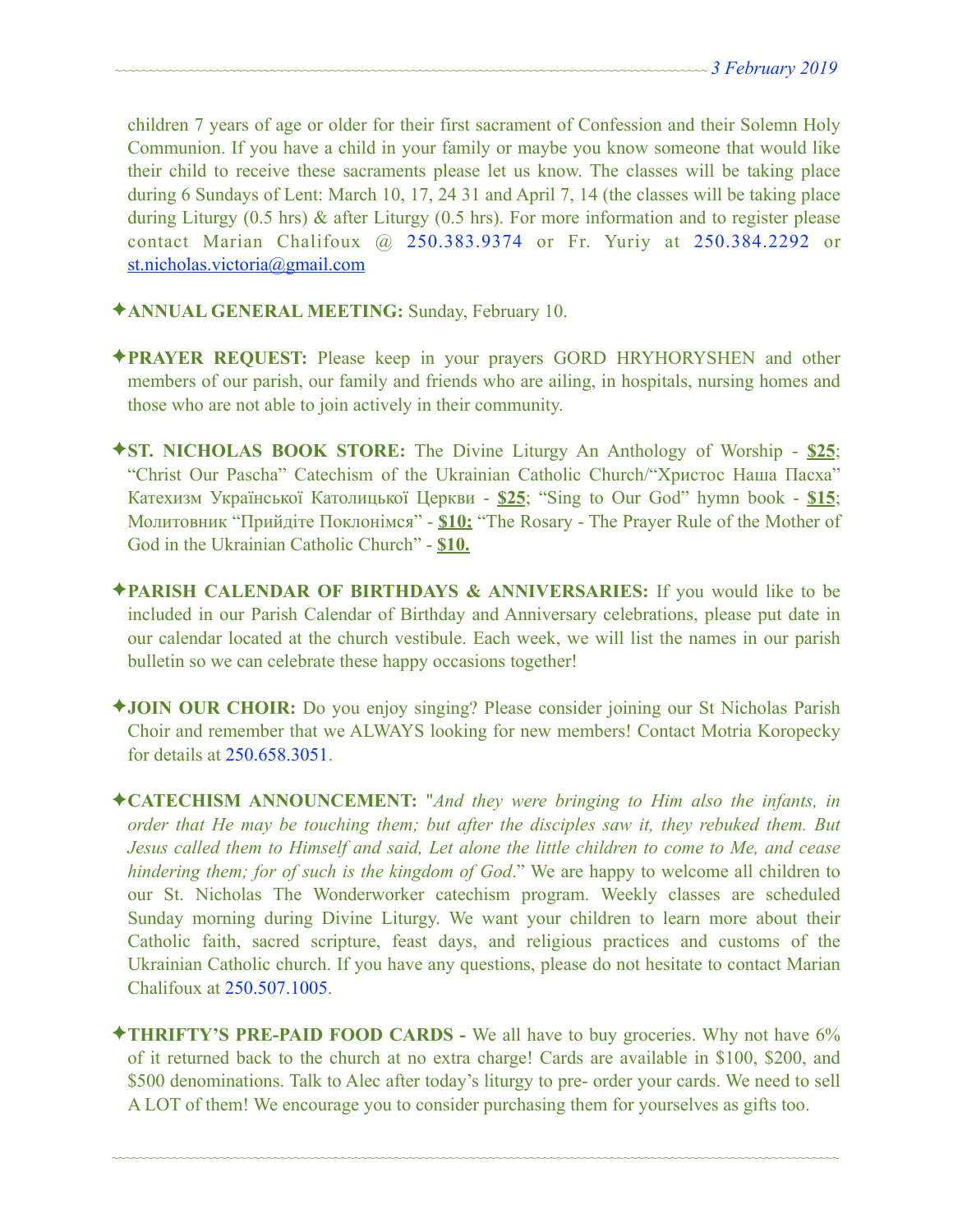- ✦**BE A STEWARD:** Have you ever wondered what more can you do to help our parish? Here are some suggestions: **Steward** of property security; **Steward** of grounds cleaning; **Steward** of cleaning church; **Steward** of church linen; **Steward** of outreach; **Steward** of caring; **Steward** of prayer; **Steward** of service. Quite often, our homebound or senior members, once active in their younger years, want to find purpose in their senior years. It's not only about doing but about "BEING" present to others. Contact Fr. Yuriy **OR** Darlene DeMerchant for more information. You will be amazed how "BEING" can make a difference.
- ✦**PARISH LIBRARY:** please visit our parish library and browse through the books on spirituality, church history, iconography, history of the Ukrainians in Canada, children's books and more… The library is located in the church vestibule. Please use a library book sign out form when borrowing a book.
- ✦**SUNDAY COFFEE VOLUNTEERS** act as hosts and serve light refreshments following the Sunday morning Divine Liturgy, providing an opportunity for the faithful to socialize with friends and visitors following their shared worship experience. We thank all of our parishioners who kind volunteer to serve refreshments. Whether you are new to the Parish, or are a longtime members, please join us for coffee. Please speak with Robert if you would like to volunteer.
- ✦**WE SHARE THE AIR:** Please keep it healthy and fragrant free. Someone in this area is scent-sitive. The chemicals used in scented products can make some people sick, especially those with fragrance sensitivities, asthma, allergies and other respiratory ailments. PLEASE DO NOT \*wear perfume, cologne, lotion, aftershave and other fragrances; \*USE unscented personal care products. Be Sensitive to Others. Thank you for your understanding. *St. Nicholas parish.*
- ✦**JANUARY 27, SUNDAY DONATIONS**  Coffee: \$41.25; Vigil lights: \$30.00; Loose collection: \$62.00; Envelope collection: \$706.76; Pre-authorized donations Jan 21 to Jan 27: \$170.00; **TOTAL: \$1,010.01; CHRISTMAS FOOD FAIR NET TOTAL: \$12,816.65**

Світовий Конгрес Українців



**Ukrainian World Congress** 

**Ukrainian World Congress launches International Observation Mission to Ukraine's 2019 Elections**

The Ukrainian World Congress (UWC) announces the launch of the UWC International Observation Mission to Ukraine's 2019 Elections (Mission).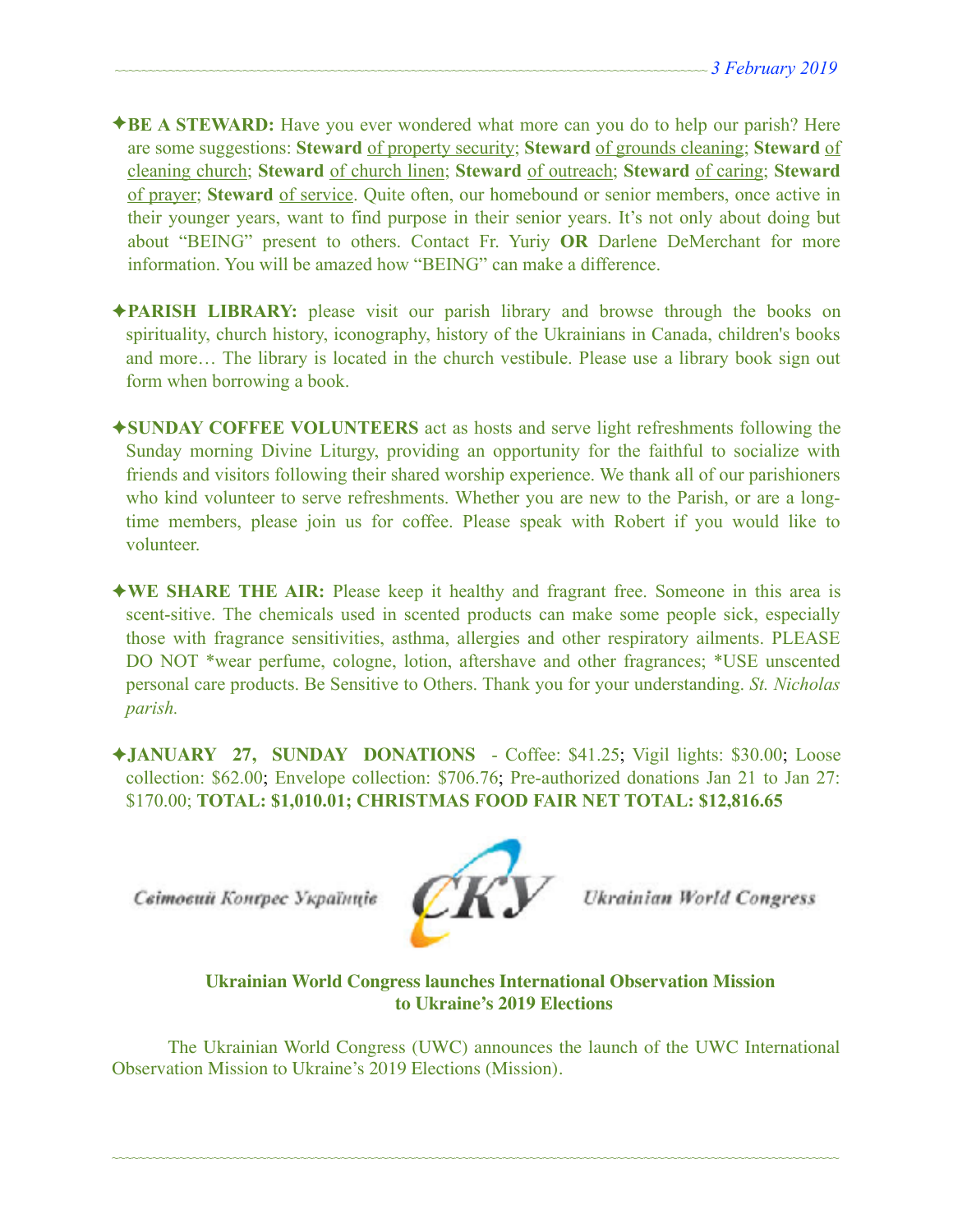The Mission will be assessing the pre-election environment and the election process in the context of Ukraine's domestic law, commitments to the Organization for Security and Cooperation in Europe and the Council of Europe, as well as other international standards for democratic elections. The Mission will also be monitoring efforts by foreign governments to influence the elections through disinformation, cyber-attacks, provocations and other attempts to undermine the integrity of the electoral process and legitimacy of Ukraine's democracy.

The Mission will be deploying both long-term and short-term election observers throughout Ukraine and to Ukraine's diplomatic missions around the world.

The Mission will monitor and provide assessments of the Presidential elections slated for 31 March 2019 and, in the event of a second round of voting on 21 April 2019, as well as Parliamentary elections scheduled for 27 October 2019.

The UWC's immediate Past-President, Eugene Czolij, was appointed as its Head of Mission.

The UWC is calling for volunteers to participate in the work of the Mission as long-term and short-term observers. The deadline for submitting applications for long-term observers is 7 February 2019 and for short-term observers 10 March 2019.

The application package of documents, including the application form required for registration with Ukraine's Central Election Commission, is available on the main page of the UWC website - [www.ukrainianworldcongress.org/index.php/id/846/lang/en](http://www.ukrainianworldcongress.org/index.php/id/846/lang/en).

"The Ukrainian World Congress is committed to supporting democracy in Ukraine and those institutions that are its guarantors," stated UWC President Paul Grod. "UWC has for the past two decades actively observed Ukraine's elections as the largest non-government funded international election observation mission in Ukraine. Today Ukraine faces serious external threats to undermine the legitimacy of its real democracy and manipulate its electorate, and the Mission will monitor this critical aspect. I am particularly grateful to Eugene Czolij for accepting the leadership of this Mission and wish him and his team much success."



# ZACCHEUS SUNDAY

~~~~~~~~~~~~~~~~~~~~~~~~~~~~~~~~~~~~~~~~~~~~~~~~~~~~~~~~~~~~~~~~~~~~~~~~~~~~~~~~~~~~~~~~~~~~~~~~~~~~~~~~~~~~

The paschal season of the Church is preceded by the season of Great Lent, which is also preceded by its own liturgical preparation. The first sign of the approach of Great Lent comes five Sundays before its beginning. On this Sunday the Gospel reading is about Zacchaeus the taxcollector. It tells how Christ brought salvation to the sinful man, and how his life was changed simply because he *"was seeking to see who Jesus was"* (Luke 19:3). The desire and effort to see Jesus begins the entire movement through Lent towards Pascha. It is the first movement of salvation.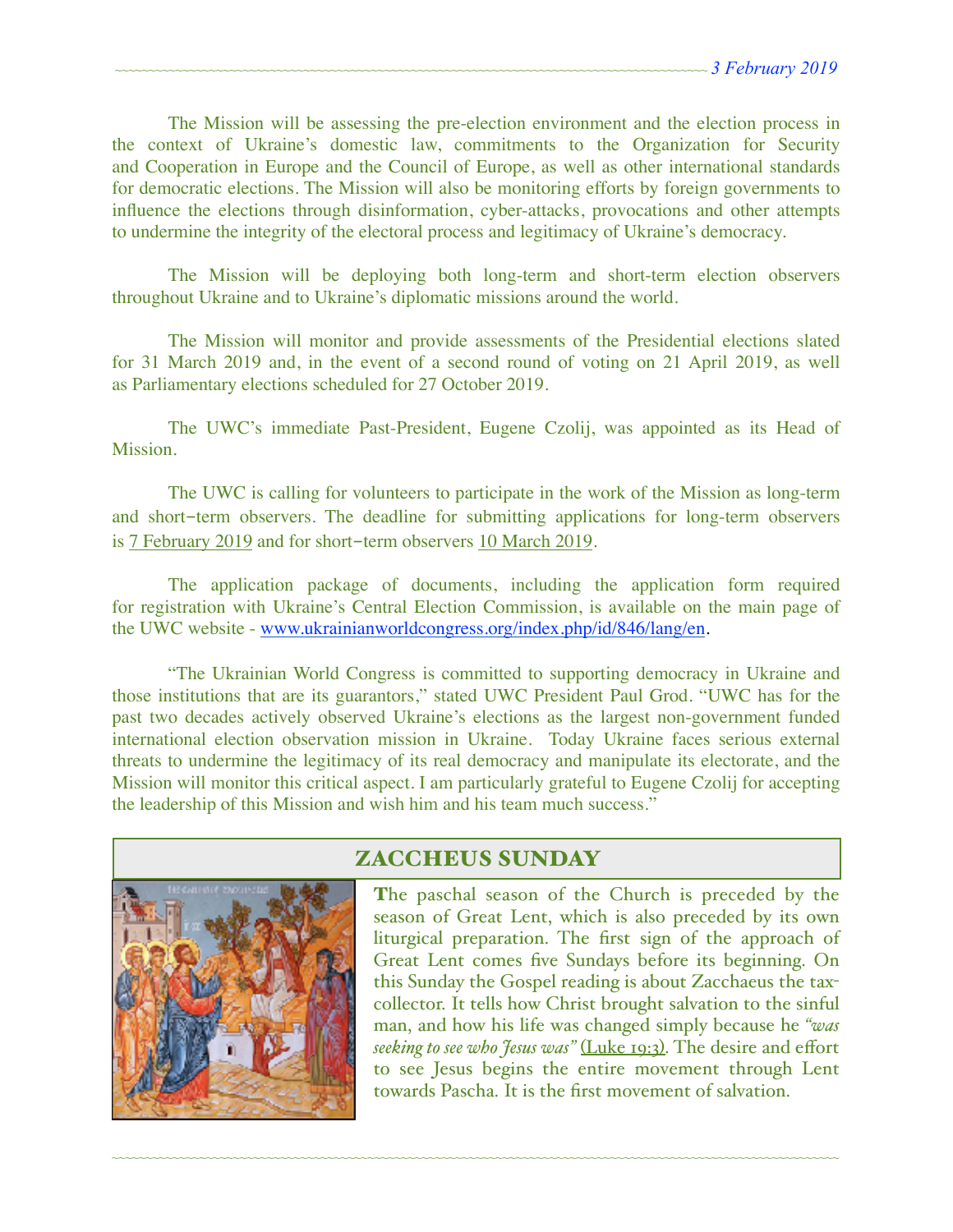

# "PASTA NITE"

Friday 22 Feb 2019  $10030 \sim 3$ rd St., Sidney

Cocktails 6:30 p.m. Dinner 7:00 p.m.

Tickets

Family \$25.00 **Single \$10.00** 

Contact Gord Hryhoryshen 250-652-4379

Ticket to be purchased by 20 Feb "Entertainment" "Reservations available"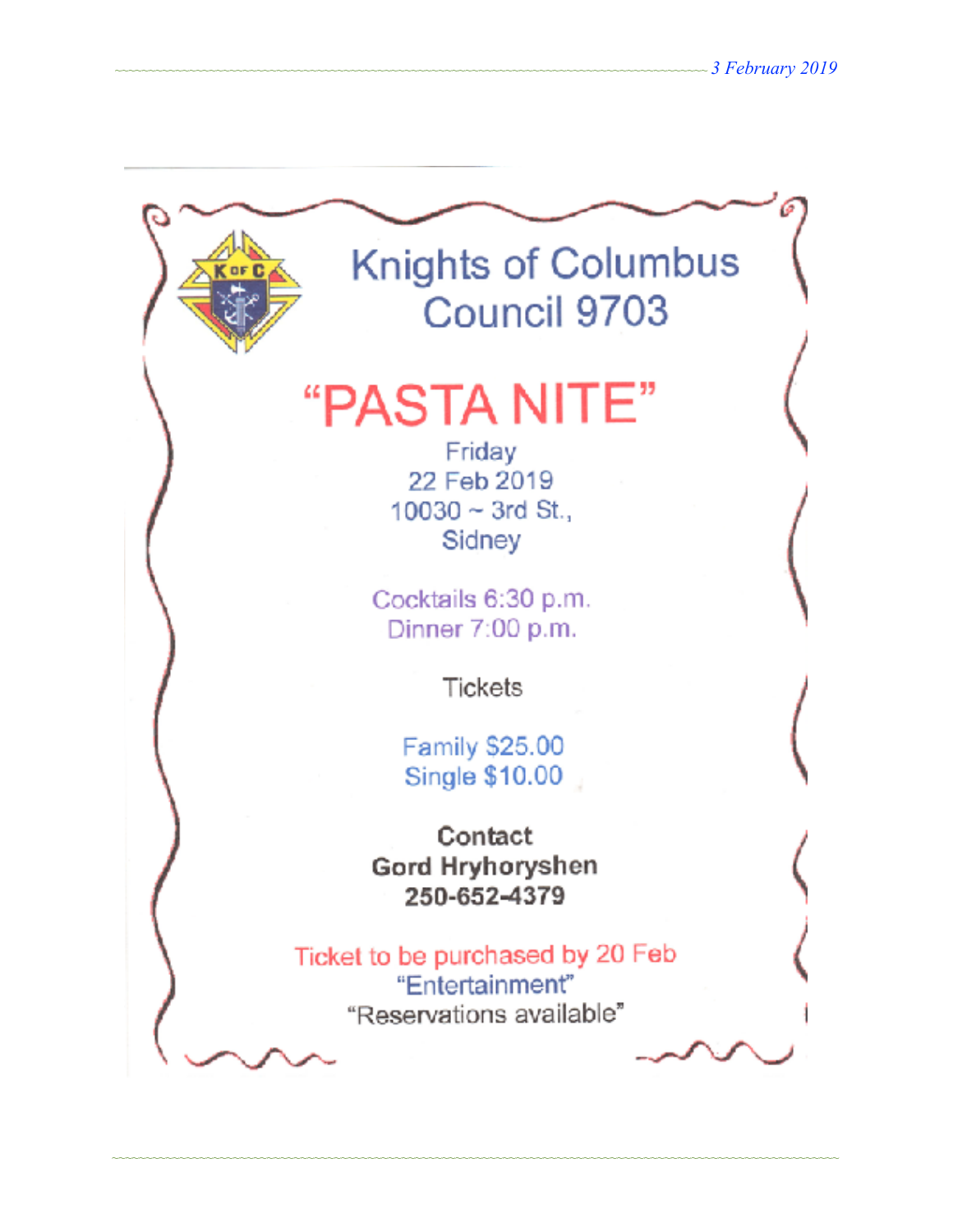

# Statement on Hydration and Nutrition Catholic Bishops of British Columbia and Yukon

Life is God's gift to us. We are not its masters to do with it what we will. We can make decisions about how we will use the life God has given us, but we must not reject that life. The Church teaches, and has always unequivocally taught, that it is gravely immoral to kill a person or to accept being killed as a way to relieve suffering or to control when and how to die.

The Church also teaches, clearly and firmly, that a person who is dying does not need to accept all the medical care that is offered. Unless there are very good reasons to judge that the patient is unable to make a responsible decision, he or she is the one who should decide the extent of their care.

If they choose, patients can refuse medical care that increases their suffering; that is risky or unproven; that is especially burdensome for themselves or others; or that tenuously prolongs their life but cannot cure their disease. The key moral principle in this regard is that we do not have to do anything to promote our health if it causes more suffering or ill health than we already have.

Pain medication may be refused if the patient wants to maintain a higher level of consciousness or awareness, so as to enjoy being with family members and friends. A religiously devout patient may wish to refrain from pain medication in order to be spiritually united to Christ in His Passion. However, relief of physical suffering through painkillers may also allow a patient the rest required and the freedom needed to accomplish spiritual tasks or to interact with loved ones.

Likewise, the Church teaches that those who are in great pain can accept relief treatments that may cause undesired but unavoidable side effects. These side effects can include further damage to their health and/or even a hastening of death. It is morally acceptable to accept such side effects, as long as they do not cause more problems than they solve, and are not the desired intent of the pain relief treatment.

This brings us to an issue that raises a serious question for the faithful: may we ever stop providing food and water to someone who is very sick or who is dying?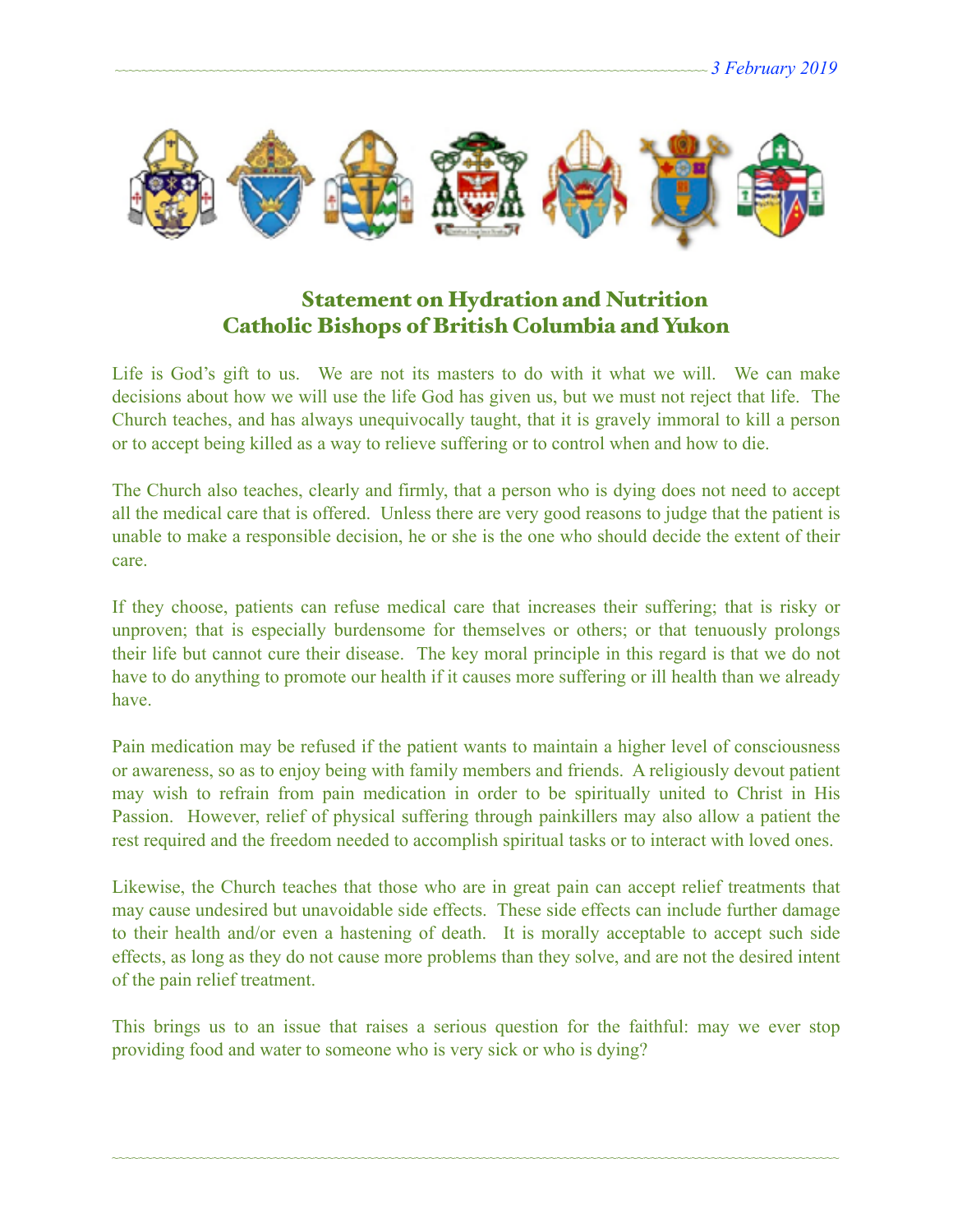Under all ordinary circumstances, we should always provide patients with food and water. This is the case whether they can feed themselves or not. Being helped by others to eat and drink is a normal part of the human experience, one that starts for all of us when we are babies and continues for many of us when we are disabled, sick or dying. Preparing and serving food, as well as eating with others, are important to our human relationships and express mutual trust. They are a sign of love and an affirmation of life. This is why Jesus gives Himself to us in the form of food and drink in the celebration of the Holy Eucharist.

In some cases, people are unable to eat or drink because of a physical or mental impairment that makes it difficult, even impossible, to chew or swallow. In these situations, we can use feeding tubes or other similar means to ensure that they continue to receive nutrition and hydration, food and water. While feeding tubes are not a normal part of our everyday experience of caring for one another, they are an effective way to provide nourishment and express human and medical care.

There are circumstances when it is morally permissible to stop providing food and/or water to individuals.

- 1. Sometimes a person can no longer be nourished by food and/or water. If food or water cannot be absorbed or assimilated, then they offer little to no benefit, and may present dangers to the patient. For instance, if he or she is suffering from cancer of the stomach or the intestines, there may be blockages or other problems which make it medically and morally wrong to continue introducing nourishment. This is also the case when the kidneys can no longer excrete fluids from the body. Withdrawing food and/or water in such circumstances is not a matter of starving or dehydrating a person. Rather, we are accepting that the patient can no longer benefit from them and that continuing them may cause harm.
- 2. Assisted nutrition and hydration may prove to be ineffective for a particular patient or result in significant complications such as chronic vomiting. In such cases, the best medical judgement for patient care may be to withdraw this kind of assistance.
- 3. Patients with cognitive impairments (dementia, senility, fears, confusion, etc.) might not understand the benefit of a feeding tube, may refuse to take food by mouth, or may forget how to chew or swallow. As such, they might become very distressed if forced to eat. Others may react to having a feeding tube and pull it out – even repeatedly – potentially injuring themselves. Forcible restraints may also cause undue distress and anxiety. In such cases, the benefit from force feeding or a feeding tube may not justify the imposition of procedures that cause such pain, discomfort or distress.
- 4. Prolonged use of a feeding tube can at times cause serious and chronic infections in a patient. When the infections cannot be controlled, and especially when they start to impair the person's health, there is no compelling reason to continue the procedure. The burden of using a feeding tube may have come to outweigh its benefit.